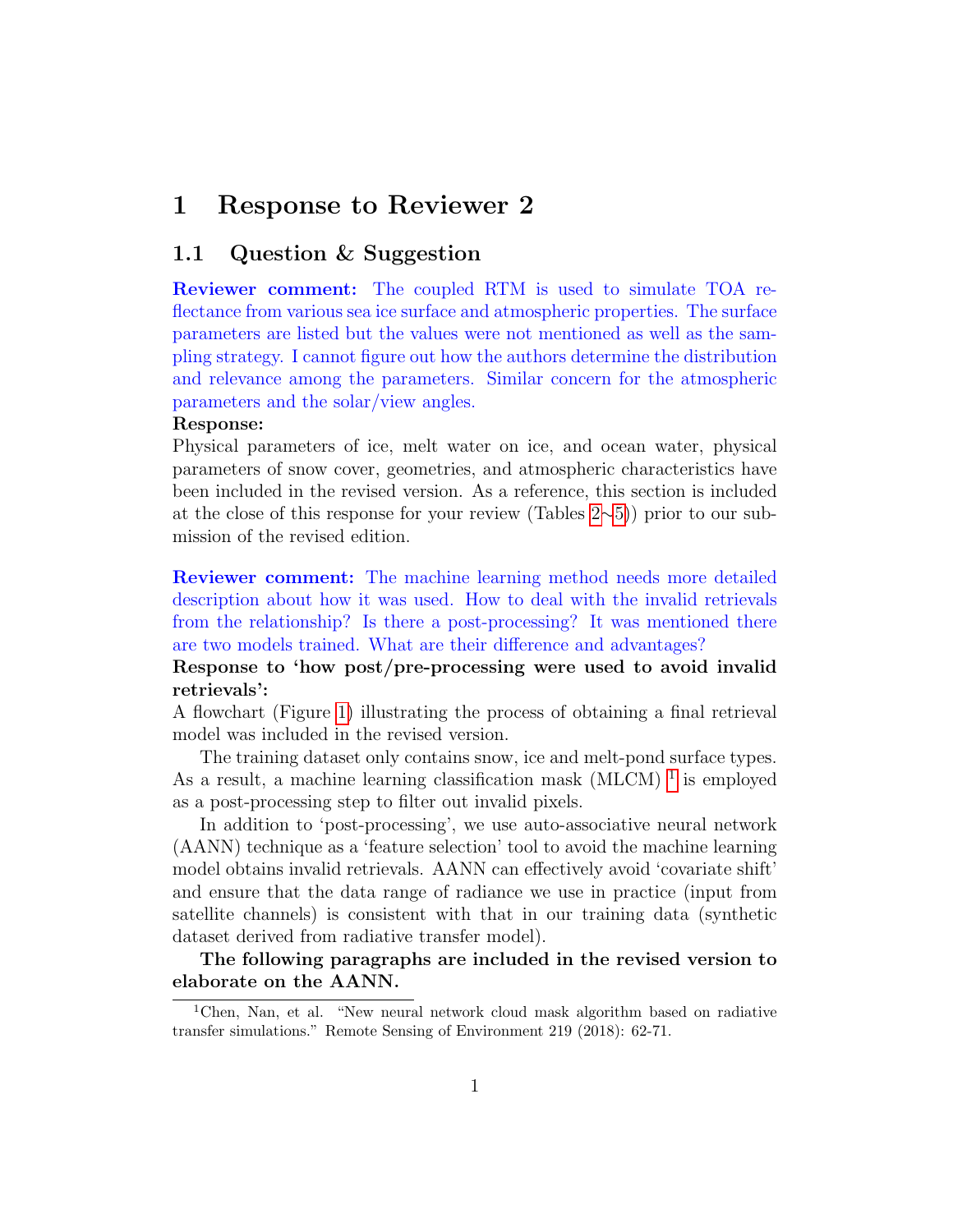

<span id="page-1-0"></span>Figure 1: Flowchart of the proposed RTM/SciML framework for albedo retrieval.

With the assistance of the auto-associative neural network (AANN) technique, channels with a significant reconstruction error are deemed unsuitable for use as input to the retrieval model. More specifically, an AANN is trained using the synthetic data generated by radiative transfer model (RTM), which takes as input the three sun-satellite geometry angles as well as all radiance data that meets the aforementioned requirements and outputs all radiances. The trained AANN is believed to have picked up on the patterns in the RTM-generated dataset. Following that, the AANN is fed the same input features derived from satellite sensor. We calculate the absolute percentage error of the reconstruction output and prune channels with an error greater than 5%.

This method is intended to avoid 'covariate shift'  $-$  a phrase used in machine learning to refer to the difference between independent variables in training and real-world data. Covariate shift is due to either (a) the saturation of certain satellite channels, which results in a much narrower dynamic range of radiance data from the satellite sensor (real world) than that calculated using RTM (training data), or (b) the response function and wide wavelength range results in a non-negligible difference between the radiance derived from the central wavelength and that obtained from the sensor. It has been demonstrated that the AANN technique is effective in detecting mismatches between data acquired for the retrieval task and data utilized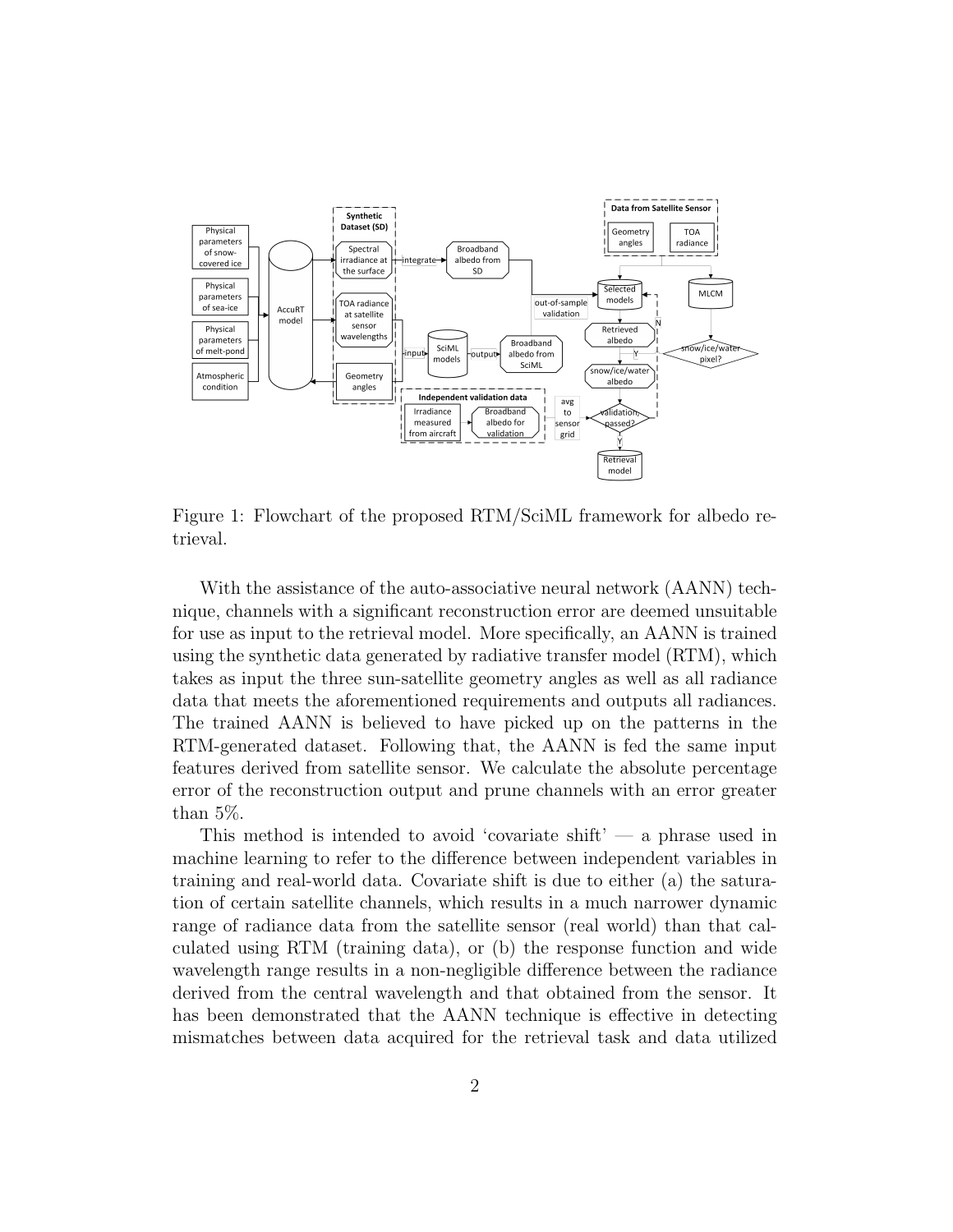for training. A recent paper<sup>[2](#page-2-0)</sup> discusses how the AANN approach was used to identify optimal channels for retrieving ocean color products using a variety of sensors.

#### Response to 'difference between the two neural networks'

This article discussed two neural network models, the only distinction being the wavelength range of the broadband albedo output. The pyranometer and the albedometer have distinct ranges of wavelengths. The albedometer measures spectral irradiance (up/down) in the range of  $0.4 \sim 2.1 \mu m$ , whereas the pyranometer measures broadband irradiance (up/down) in the range of  $0.3 \sim 3.6 \mu$ m. As a result, we trained two distinct models to make the most use of the data from the two types of equipment. The revised version includes a 'Data' section that separates the backgrounds of satellite and validation data sources from the discussion of the results. Table [1](#page-2-1) is included to show the difference between the equipment types and the matching models.

|               | Model 1  |                                                                           | Model 2  |             |
|---------------|----------|---------------------------------------------------------------------------|----------|-------------|
|               |          | $\lambda$ range (nm) validation data $\lambda$ range (nm) validation data |          |             |
| Visible       | 300-700  |                                                                           | 400-700  | albedometer |
| Near Infrared | 700-2500 |                                                                           | 700-2100 | albedometer |
| Shortwave     | 300-2500 | pyranometer                                                               | 400-2100 | albedometer |

<span id="page-2-1"></span>Table 1: Difference between the two models mentioned in the text. Figures 3, 6 and Table A2 show retrieval and validation results of the two models.

Reviewer comment: The author emphasized many times about the advantage of the proposed method than the previous MPD or direct-estimation methods. However, many descriptions needs to be clarified or discussed more. What are the advantage of the coupled RTM rather than the separate radiative transfer models? Is there any quantitative comparison about this? Is a classification within sea-ice surface needed in previous methods? The method is claimed as independent on sensor or spatial resolution, how that is realized without considering the spectral response function difference? Did the previous method restrict to a specific spatial resolution?

## Response:

<span id="page-2-0"></span> $2Fan$ , Yongzhen, et al. "OC-SMART: A machine learning based data analysis platform for satellite ocean color sensors." Remote Sensing of Environment 253 (2021): 112236.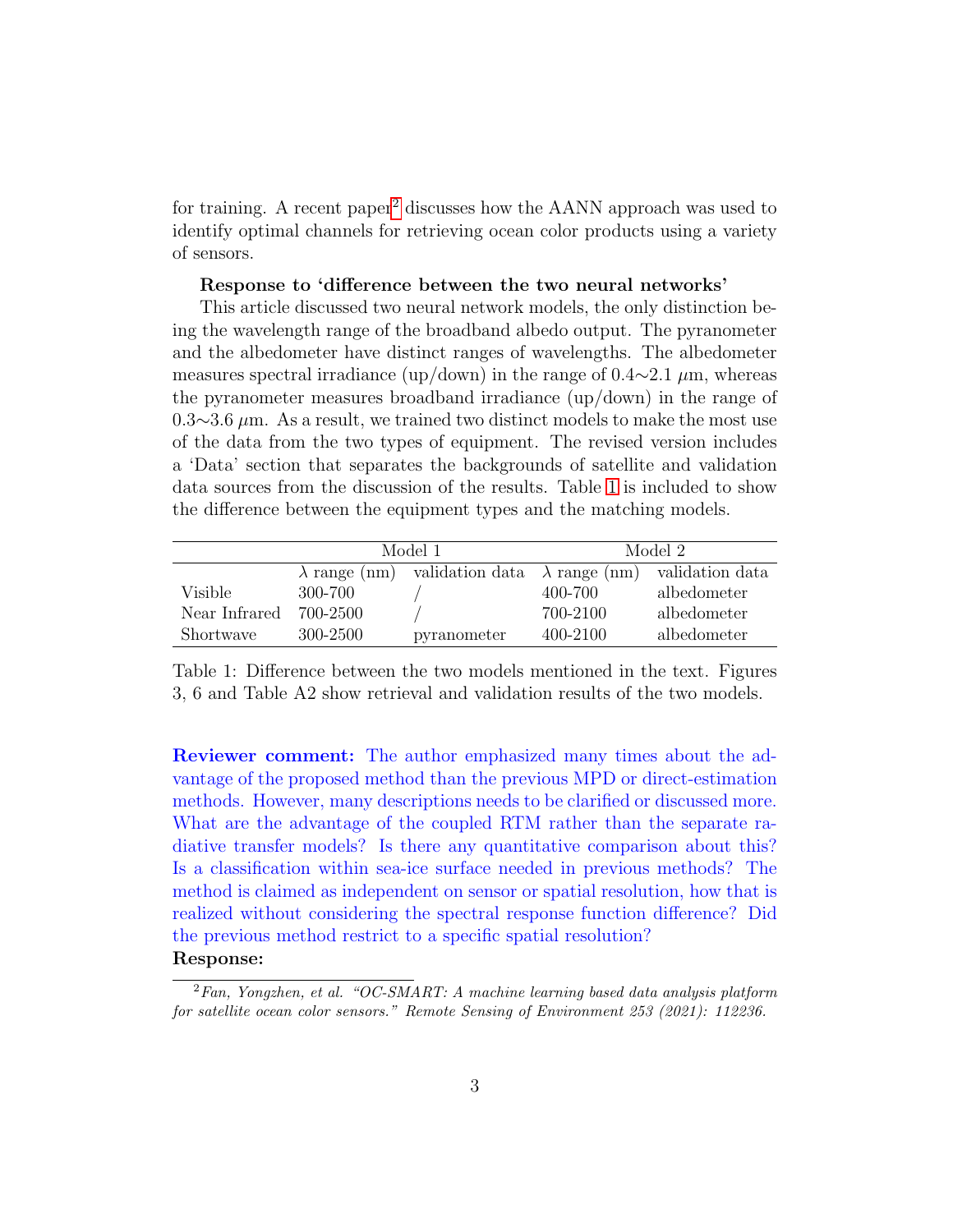The following text has been added to the revised version to discuss the advantages of utilizing a coupled RTM over decoupled models.

Due to the fact that uncoupled RTMs make disparate assumptions about the atmosphere and surface when constructing the BRDF, albedo retrieval with uncoupled RTMs is difficult to scale.

While MPD-based approaches are capable of retrieving both the albedo and melt pond percentage for a surface composed of melt water and white ice, they are only effective during particular seasons (discussed in [3](#page-3-0) [4](#page-3-1) [5](#page-3-2)). Additionally, because the spectral reflection coefficients for the melt-pond and thin ice boundaries, as well as the thick ice and snow-cover boundaries, are manually adjusted based on the surface condition, there are greater uncertainties in the retrieval during the transitional seasons of spring-summer and summer-autumn, as well as when the surface is highly heterogeneous (low sea ice concentration, discussed in Istomina2015Melt). Two more issues with the method are its omission of open-water conditions and restriction of sea ice type. The MPD algorithm models sea ice's BRDF exclusively for dry and white ice (based on the absorption of yellow pigments), ignoring the effects of air bubbles and brine pockets (discussed in Zege2015Algorithm).

In the direct-estimation method, linear relations between TOA reflectance and surface albedo are derived for different angular bins. Qu2015Mapping [6](#page-3-3) and Peng2018VIIRS [7](#page-3-4) generated datasets detailing the intervals of geometry angles in their models, which already have over 40,000 combinations. Multiplying the RTM-simulated or measured surface BRDFs (which range between 100,000 and 120,000 for their retrievals) by the possible atmospheric configurations and by the geometry-angle dataset, results in an extremely big value

<span id="page-3-0"></span><sup>3</sup> Istomina, L., et al."Melt pond fraction and spectral sea ice albedo retrieval from MERIS data–Part 2: Case studies and trends of sea ice albedo and melt ponds in the Arctic for years 2002–2011." The Cryosphere 9.4 (2015): 1567-1578.

<span id="page-3-1"></span><sup>4</sup> Istomina, L., et al. "Melt pond fraction and spectral sea ice albedo retrieval from MERIS data–Part 1: Validation against in situ, aerial, and ship cruise data." The Cryosphere 9.4 (2015): 1551-1566.

<span id="page-3-2"></span> ${}^{5}Z$ ege, E., et al. "Algorithm to retrieve the melt pond fraction and the spectral albedo of Arctic summer ice from satellite optical data." Remote Sensing of Environment 163 (2015): 153-164.

<span id="page-3-3"></span> ${}^{6}$ Qu, Ying, et al. "Mapping surface broadband albedo from satellite observations: A review of literatures on algorithms and products." Remote Sensing 7.1 (2015): 990-1020.

<span id="page-3-4"></span><sup>7</sup>Peng, Jingjing, et al. "The VIIRS sea-ice albedo product generation and preliminary validation." Remote Sensing 10.11 (2018): 1826.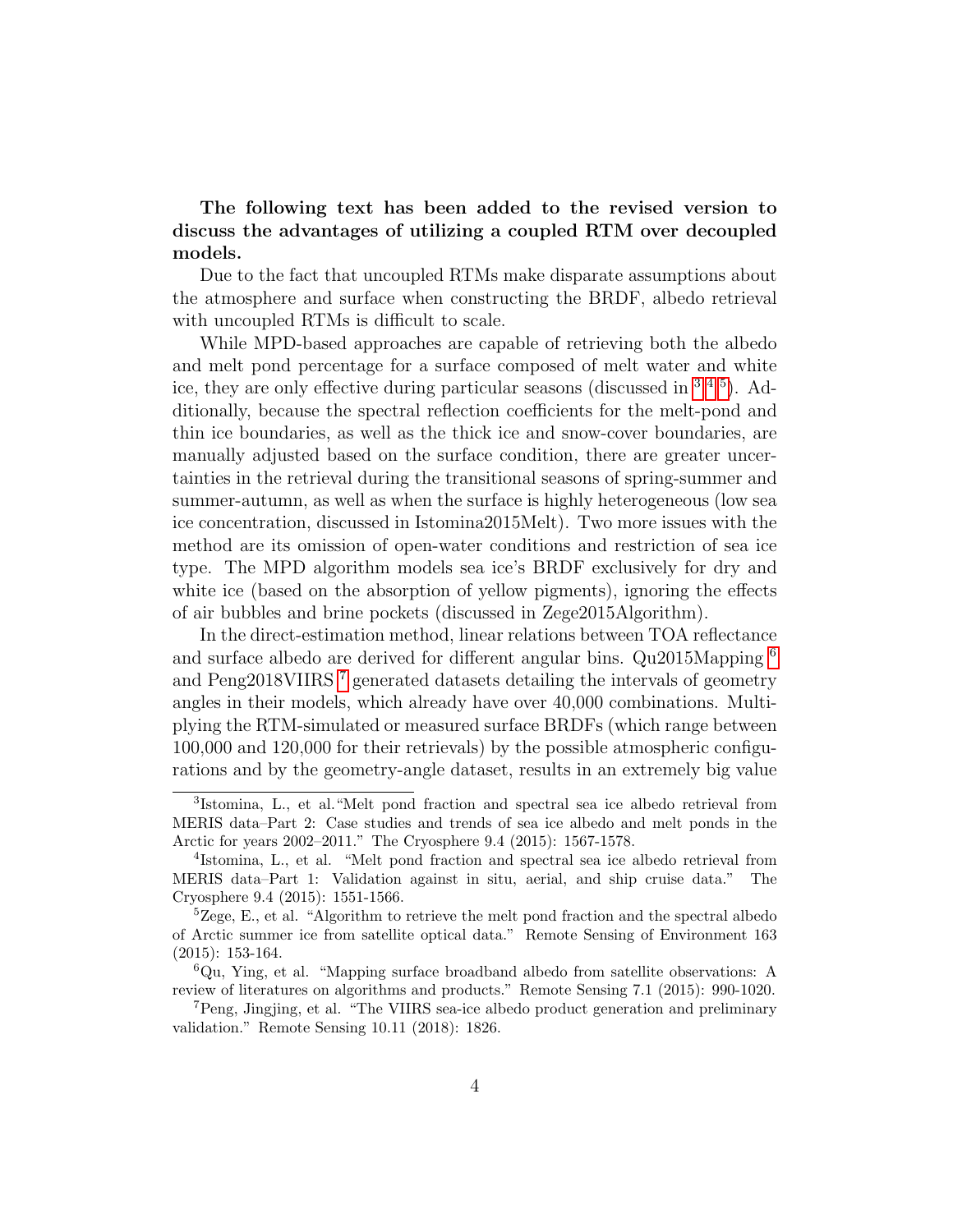for the look-up table (LUT). However, note that only hundreds-thousand level surface conditions were characterized using the monstrous LUT, and because a LUT is essentially a linear regression model, the LUT does not learn the possible interactions between the input features (geometry angles and radiance/reflectance values from various channels), making the approach less efficient.

It is worth noting that the 'RTM-simulated surface BRDFs' mentioned earlier for estimating the radiative properties of sea-ice and snow surface was derived from the IOP model, which is employed by the coupled-RTM that we are utilizing <sup>[8](#page-4-0)</sup>. Because Qu's algorithm decouples the atmosphere from the ocean layer, it is unable to accurately simulate the 'snow-covered sea ice' situation. In a coupled-RTM, snow is simulated as a layer of snow floating on the surface above the interface (the upper slab of the coupled system), and sea ice is simulated as a layer of ice with brine pockets and air bubble inclusions floating on deep ocean water (the lower slab of the coupled system).

Although Qu used the same IOP model to calculate the optical properties of the two media, the 'snow surface' scenario refers to snow that has been placed on land. Additionally, snow possesses complex surface cover (that varies with density, impurity inclusions, thickness, and effective grain size), but the LUT only included a snow layer of a fixed depth. The same issue exists with regard to sea ice conditions. Due to the fact that the directestimation algorithm is very dependent on the quality of the LUT, Qu's model's snow and ice retrieval is rather crude in comparison to the more refined approach used in this study.

One last methodological difference is, when using the direct estimation method and building a BRDF table, the reflectance anisotropy (namely, the strong forward peak of snow and ice), which occurs when the solar zenith angle equals the sensor zenith angle, is manually corrected offline (see Qu2016Estimating). However, in our coupled-RTM, the forward peak can be adjusted inside the radiative transfer calculations (described in [9](#page-4-1) ).

## <span id="page-4-0"></span>Quantitative comparison between a coupled and decoupled

<sup>8</sup>Stamnes, Knut, et al. "Modeling of radiation transport in coupled atmosphere-snowice-ocean systems." Journal of Quantitative Spectroscopy and Radiative Transfer 112.4 (2011): 714-726. was cited in the relevant sections

<span id="page-4-1"></span><sup>9</sup>Jiang, Shigan, et al. "Enhanced solar irradiance across the atmosphere-sea ice interface: a quantitative numerical study." Applied optics 44.13 (2005): 2613-2625.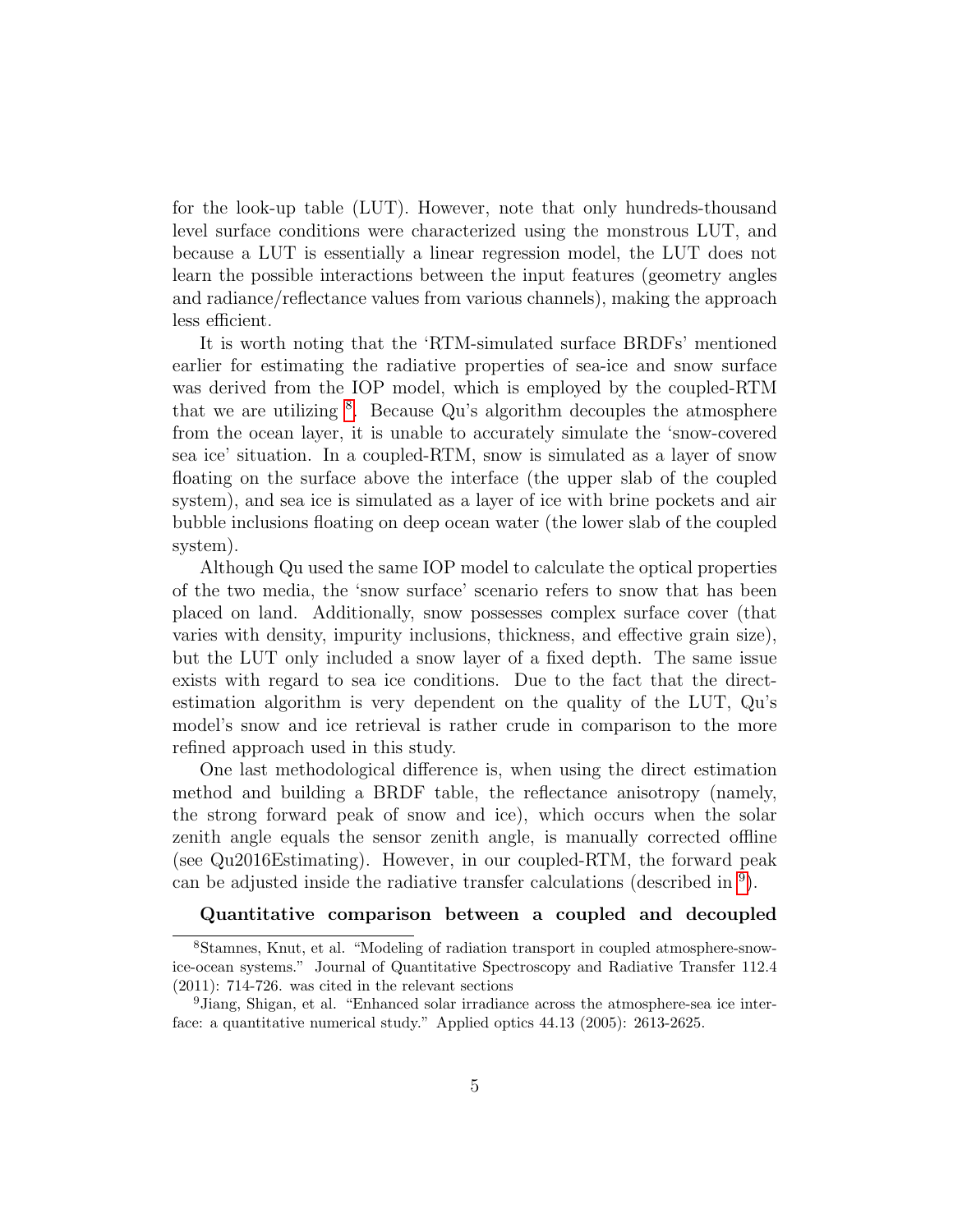## model?

## Response:

Unfortunately, there currently is no literature comparing the performance between a 'coupled' and a 'decoupled' RTM. This topic is also out of the scope of the current paper.

# Is a classification within sea-ice surface needed in previous methods?

To clarify, the classification in our framework is a 'post-processing' step; it is conducted independently and has no effect on the albedo retrieval results.

For both the direct-estimation method and the MPD-based method, other than cloud-screening, they did not have a post–processing classification algorithm to identify the surface type of each pixel after the surface albedo is retrieved. However, the logic of MPD algorithm requires the surface to be classified and obtains spectral albedo afterwards. In 2.3.2 of Zege's paper, it was mentioned that three channels are used to separate and discard open water pixels, two channels are used to separate the white surface (snow and ice are considered as the same category) from melt pond. The added contents (from the previous response) should help to clarify this issue.

#### Clarification on the spatial resolution

Other than the MCD43 product, all the other three methods discussed can all retrieve albedo based on single-angular observations. MCD43 requires data from multiple days and therefore the spatial and temporal resolution are lower.

# 1.2 Minor Comments

Reviewer comment in the context of 'but there is currently no reliable, operational albedo retrieval product capable of assessing the global sea-ice albedo with sufficient spatial-temporal resolution for studies of sea-ice dynamics and for use in global climate models:', How about the GLASS sea ice albedo and VIIRS sea ice albedo?

and the relevant comment in the context of 'indicates that the two data sources (measurements and retrieval) are similar, but does not provide statistical evidence for the albedo product's reliability'. The issue is, the insufficient or unreliable validation data does not means the algorithm/product is not reliable.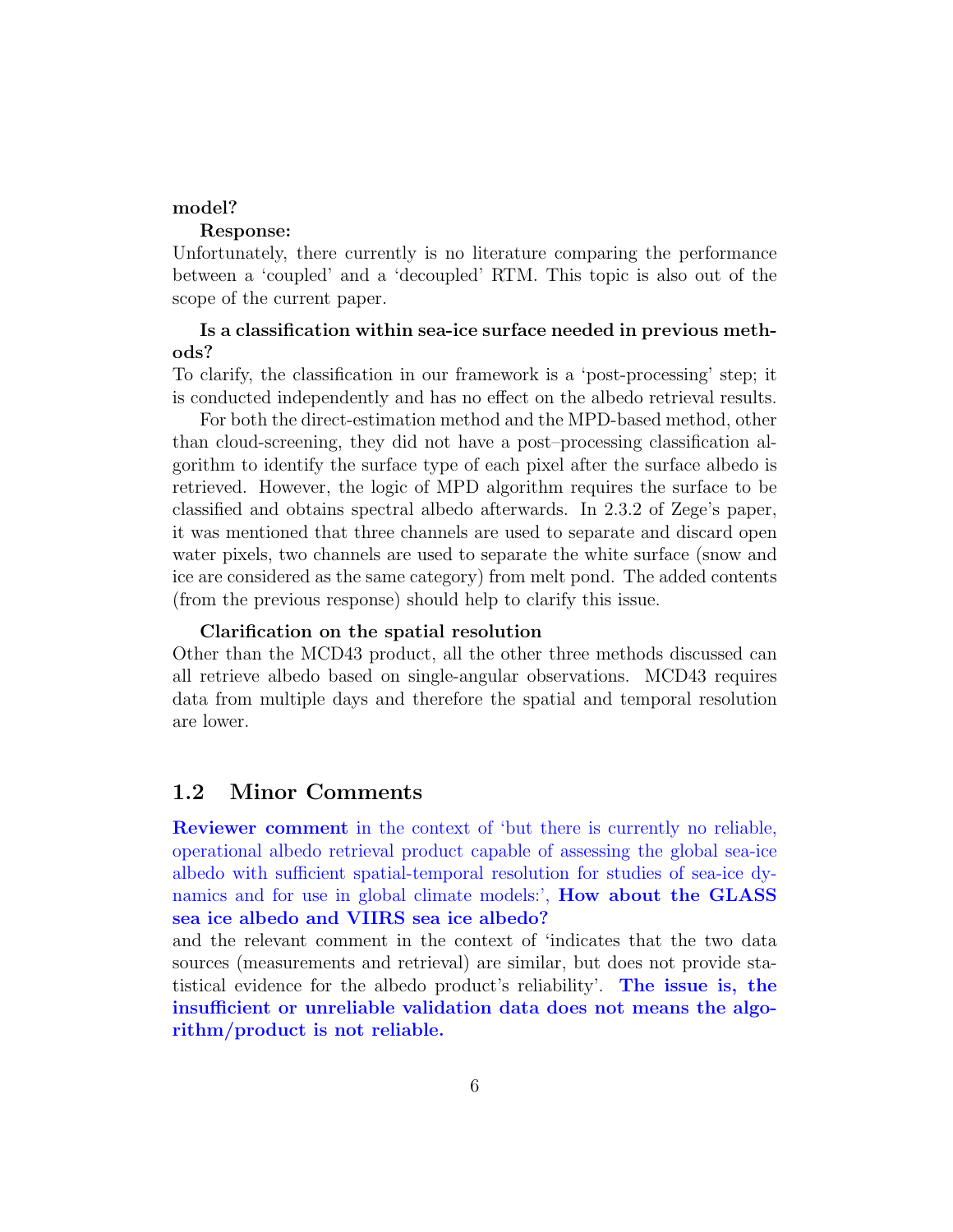#### Response:

We appreciate that you have brought the GLASS albedo to our attention; it will be added to Table 1.

In the revised version, Sections 1 and 2 have been reorganized to emphasize on the algorithmic difference rather than the use of validation data.

Reviewer comment in the context of 'can be applied to any optical sensor that measures appropriate radiance data'. The word any needs to be moderated.

and the relevant comment in the context of 'The accurate RTM ensures that the 'forward problem' is solved correctly' Reviewer comment: I would suggest moderate the word. Any model has its limitations. We cannot get the truth by simulation.

## Response:

Noted and agree. The sentences have been modified in the revised version.

Reviewer comment MCD43: That is very limited coverage for a crosscomparison

## Response:

We agree that the spatial coverage from MCD43 is not ideal. However, MCD43 actually is used by GLASS to 'validate' the visible and near-IR albedo retrieval, as mentioned on page 329 of the following manuscript.

Liang, Shunlin, et al. "The global land surface satellite (GLASS) product suite." Bulletin of the American Meteorological Society 102.2 (2021): E323- E337.

Reviewer comment in the context of "SciML models can be used to solve the 'inverse problem' ": There might be ill-posed problems.

## Response:

We try to avoid the 'over-fitting' induced by ill-posed problems in two ways: (1) Generate a large synthetic dataset to provide a large size of training data. (2) Halt the training when the metrics (mean absolute error) of out-of-sample data does not improve.

# Reviewer comment: Looks like a section 1 content. on the 2.1 section, Existing albedo retrieval procedures and their constraints. Response:

In the revised version, Sections 1 and 2 have been reorganized

**Reviewer comment:** What are the value range of these properties? Table 2 only includes the IOPs of the surface condition. How about the at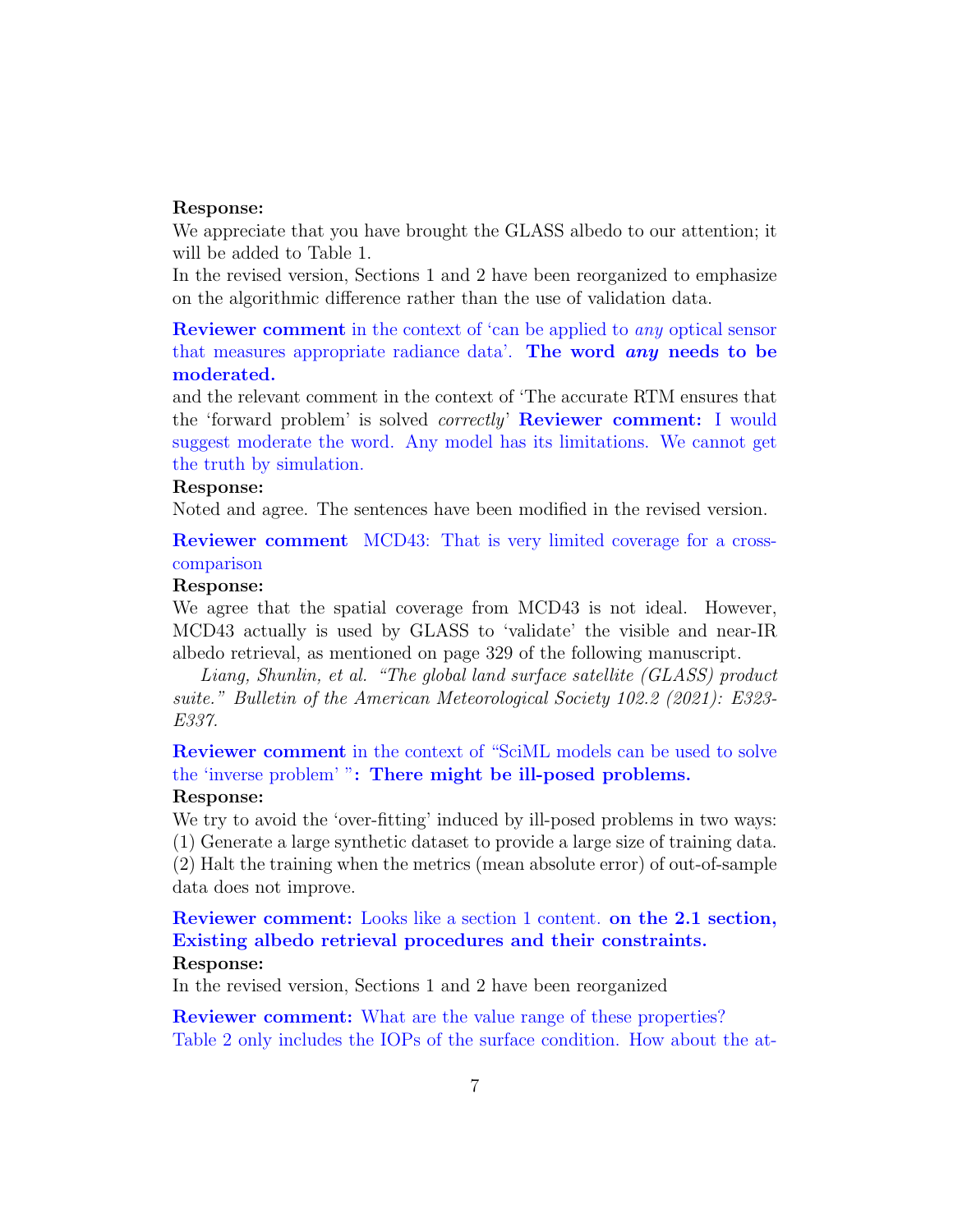mospheric conditions used?

Suggest more specific/detailed description about the atmospheric parameters.

Are they independently sampled?

What are the angle ranges? Are the angles all independently randomly sampled?

## Response:

Addressed and replied in the previous section.

Reviewer comment in the context of 'compatible with any optical sensor capable of measuring TOA radiance in suitable wavelength channels, and the albedo map's spatial resolution matches that of the sensor footprint': This sentence seems irrelevant with this paragraph. Moreover, do you mean that the RTM model does not have a scale effect and could be used for all spatial resolutions? Or your training relationship could be used for all sensors? How about the spectral response function difference?

## Response:

In the revised version, this sentence is removed.

We hope the added flowchart in the revised version helps to explain why the framework is 'sensor agnostic'; for other sensors, retrieval can be obtained with the same framework as shown in in Fig. [1.](#page-1-0)

Adequate treatment of spectral response function is important, as discussed and shown in Figure 1 of the following paper: Chen, Nan, et al. "Fast yet accurate computation of radiances in shortwave infrared satellite remote sensing channels." Optics express 25.16 (2017): A649-A664.

Reviewer comment: Not sure why the authors want to emphasize a classification-avoided advantage here. The referred method do not need any classification step before the albedo retrieval. Make sure the citation is objective and you really understand the previous studies.

#### Response:

As addressed in the previous section, the MPD-based approach implicitly classifies pixels.

Reviewer comment: (1) Does the rank of the parameters influence the performance in the model?

(2) Which section is about comparison of the different MLANN models? What are the difference between the models?

(3) The statistics of bias, RMSE, and unbiased RMSE are desired.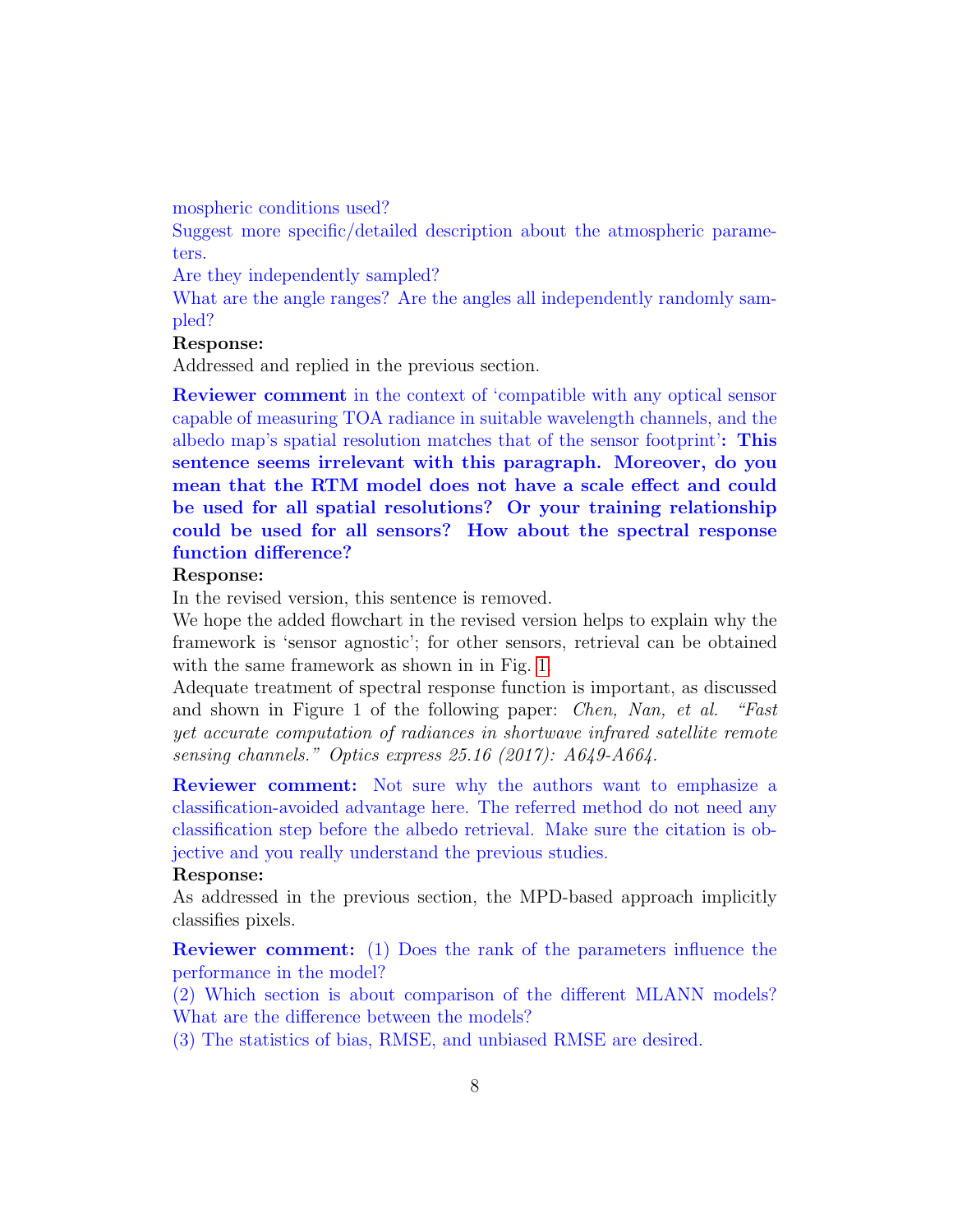#### Response:

(1) The values of the hyper-parameters influence model performance, but not to a large extent if the training is successful (i.e., gradient explosion or overfitting are avoided). Take the number of neurons in each hidden layer as an example. In our exploration, we found that a neural network model with two hidden layers and more neurons in each layer  $(256 \times 512)$  has comparable results to a model with three hidden layers but much fewer neurons ( $16 \times 10$ )  $\times$  8). When analyzed with the Shapley value, the two models have learned the same relations from the training data.

(2) Table [1](#page-2-1) is included in the revised version to explain why there were two MLANN models.

(3) Table A2 in the Appendix shows the statistics of bias, RMSE, etc.

Reviewer comment: What is the differences between (c) and (d), albedometer vs. pyranometer?

Response: Addressed in the previous section.

Reviewer comment: It would be more clear to list a table to show the statistics, compared to other products.

#### Response:

Statistics will be added in the revised version.

# Appendix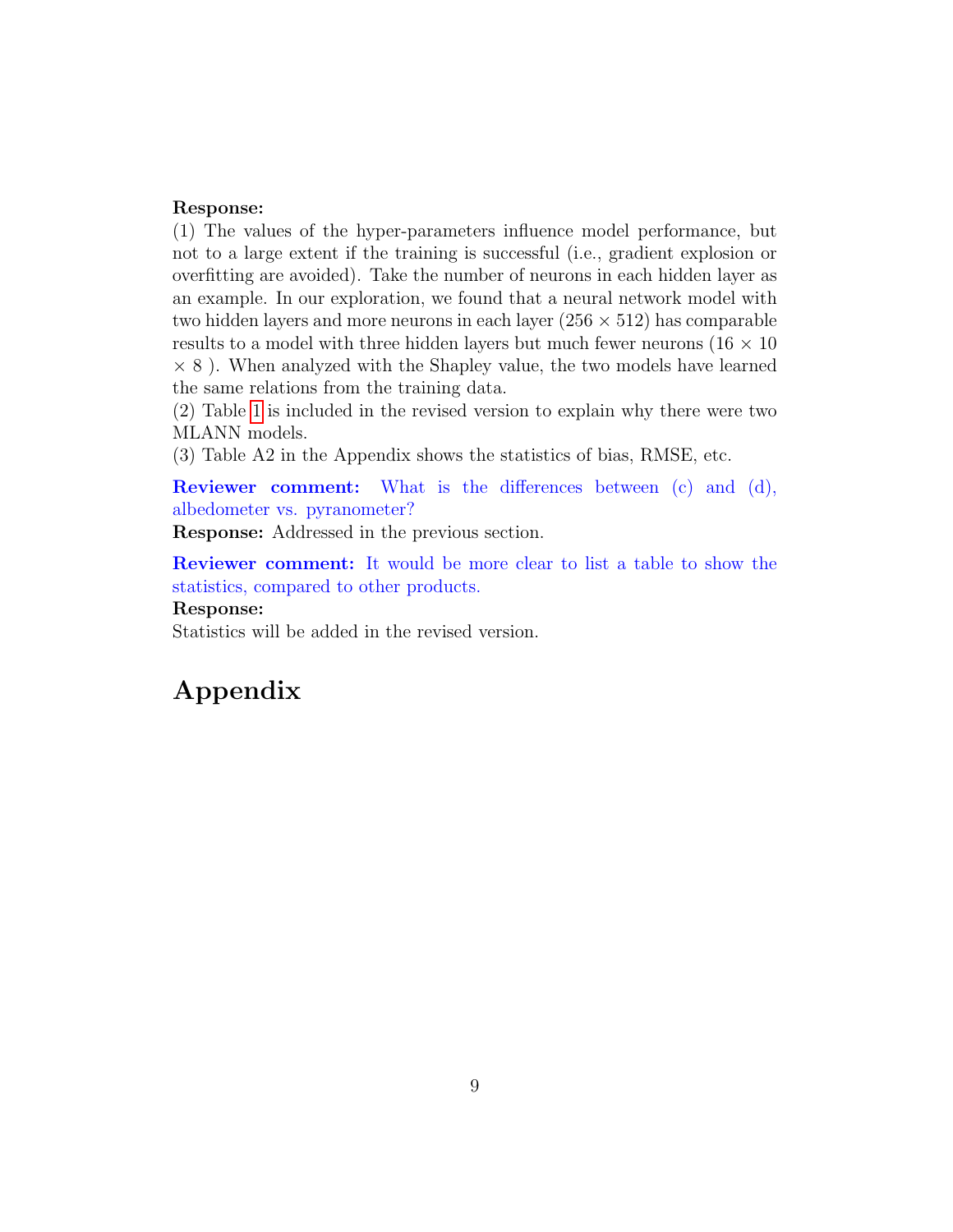| Parameter    | Sym.             | Unit    | Value                                                                 |
|--------------|------------------|---------|-----------------------------------------------------------------------|
| Sea-ice      | $\boldsymbol{h}$ | m       | $0 \sim 3$                                                            |
| thickness    |                  |         |                                                                       |
| <b>Brine</b> | $V_{\rm br}$     |         | $(-0.067 \cdot \log(h) + 0.1147) \cdot (1 + 0.2 \cdot r_{\text{bu}})$ |
| pocket       |                  |         |                                                                       |
| volume       |                  |         |                                                                       |
| fraction     |                  |         |                                                                       |
| Brine        | $r_{\rm br}$     | $\mu$ m | $300 \sim 700$                                                        |
| pocket       |                  |         |                                                                       |
| radius       |                  |         |                                                                       |
| Air bubble   | $V_{\rm bu}$     |         | $0.0214 \cdot h + 0.0068$                                             |
| volume       |                  |         |                                                                       |
| fraction     |                  |         |                                                                       |
| Air bubble   | $r_{\rm bu}$     | $\mu$ m | $-18.3 \cdot h^2 + 222.7 \cdot h + 96.5$                              |
| radius       |                  |         |                                                                       |

<span id="page-9-0"></span>Table 2: Physical parameters of ice. In generating the sea-ice thickness, a truncated-normal distribution with  $\mu = 0.03$ ,  $\sigma = 1.5$  was used to ensure an adequate amount of thin ice in the SD. The brine pocket radius conforms to a Tukey-Lamdba distribution with  $\lambda=0.5$ .

| Parameter                           | Units | Value           |
|-------------------------------------|-------|-----------------|
| Melt water thickness                | m.    | $0 \sim 1.5$    |
| Chlorophyll concentrations $mg/m^3$ |       | $0.5 \sim 10$   |
| CDOM at 443 nm                      | /m    | $0.01 \sim 0.1$ |

Table 3: Physical parameters of melt water on ice and ocean water. Melt water thickness and CDOM values follow randomly-distributed uniform distributions in the specified ranges. For the chl-a concentration, a reciprocal continuous distribution (long tail extending to high values) was used.